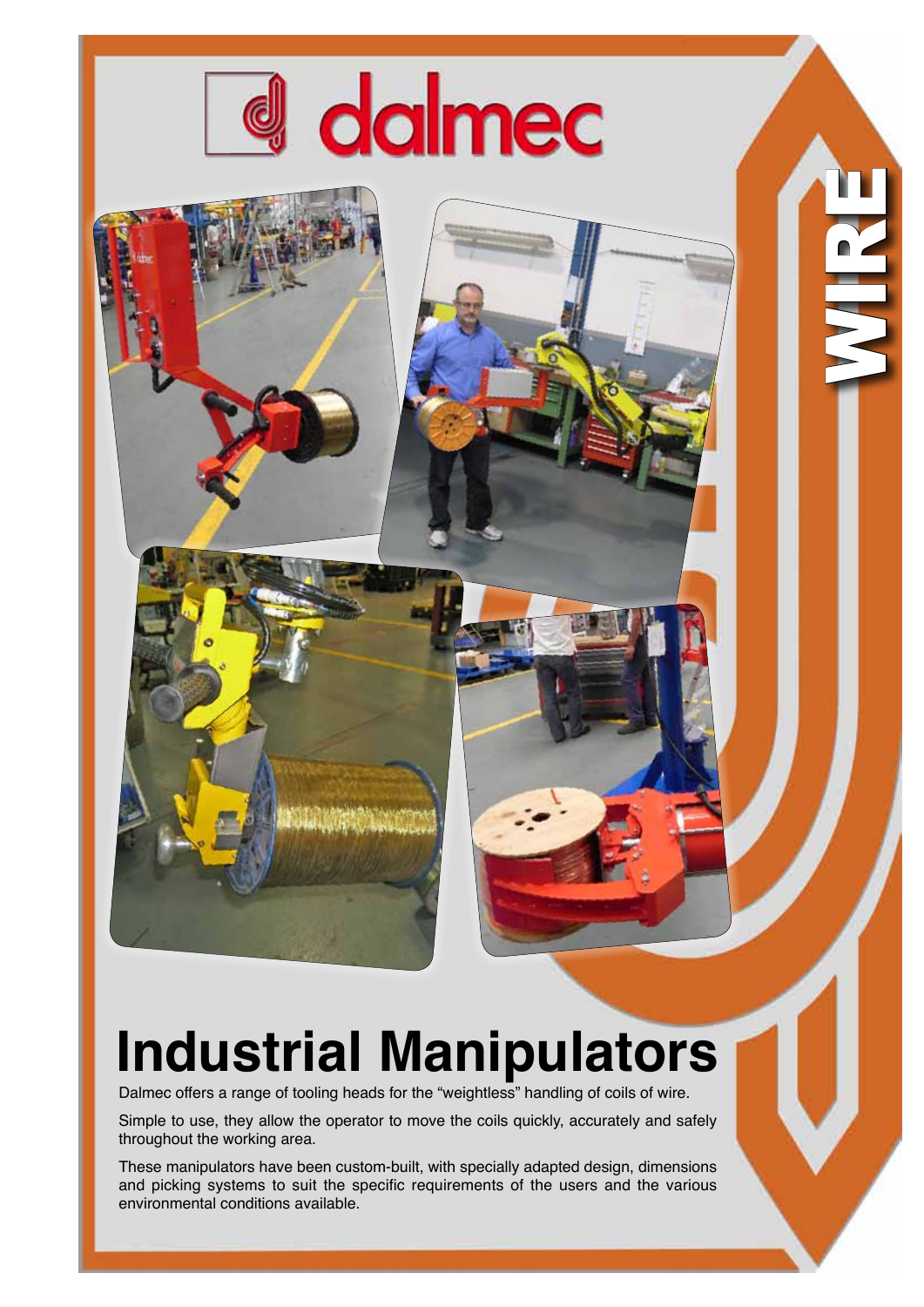

PMS type Partner manipulator, overhead trolley mounted unit, fitted with grippers for picking flanges of coils of telephone wire, suitable for moving the coils from the horizontal to the vertical axis and positioning the same in a stranding machine. Complete with tracking made by Dalmec.



MPS type Minipartner manipulator, overhead trolley mounted version, equipped with a pneumatic gripper for picking and moving coils of B40 and B60 type steel wire. The manipulator is used to load wire which has been unwound. The tooling is made to allow threading and loading of the coils on to protruding pins.



Manipulator with pneumatic gripper with double picking system for B40 - B60 and B80 coil types: with expanding mandrel acting in the internal hole and with grippers which act on the flange. The inclination of the coil of 90° is manually operated.



Pneumatically actioned manipulator for picking and moving rolls of barbed wire. Picking is achieved via an expanding mandrel acting in the internal hole and the 90° inclination is obtained by a pneumatic piston.

**2**<br>C00-12

Industrial Manipulators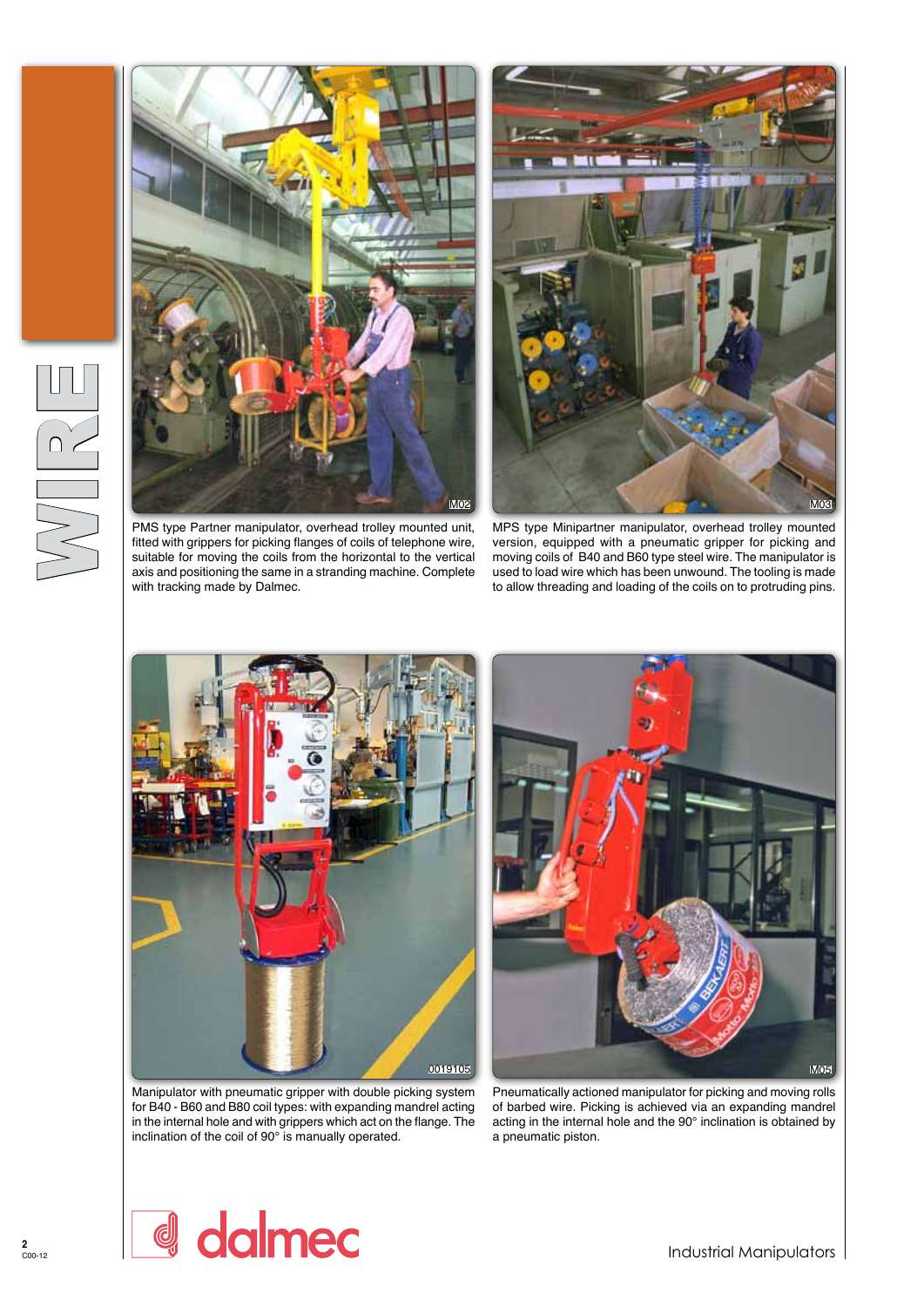



Pneumatic system for picking and moving metal coils. Picking is effected on the flange and the inclination of the coil from the horizontal to the vertical axis is manual.

PMC type Partner manipulator, column mounted, provided with gripper tooling to pick metal coils on their central belt.





0426857 9816365

SPF type Speedyfil manipulator, fixed overhead tooling model, fitted with special tooling for picking via an expanding mandrel gripping in the core and manual inclination at 90°. The tooling design caters for automatic picking and release of the coil.

Manipulator fitted with fork-type for handling coils via the flange. Part-present sensors are fitted to the head.

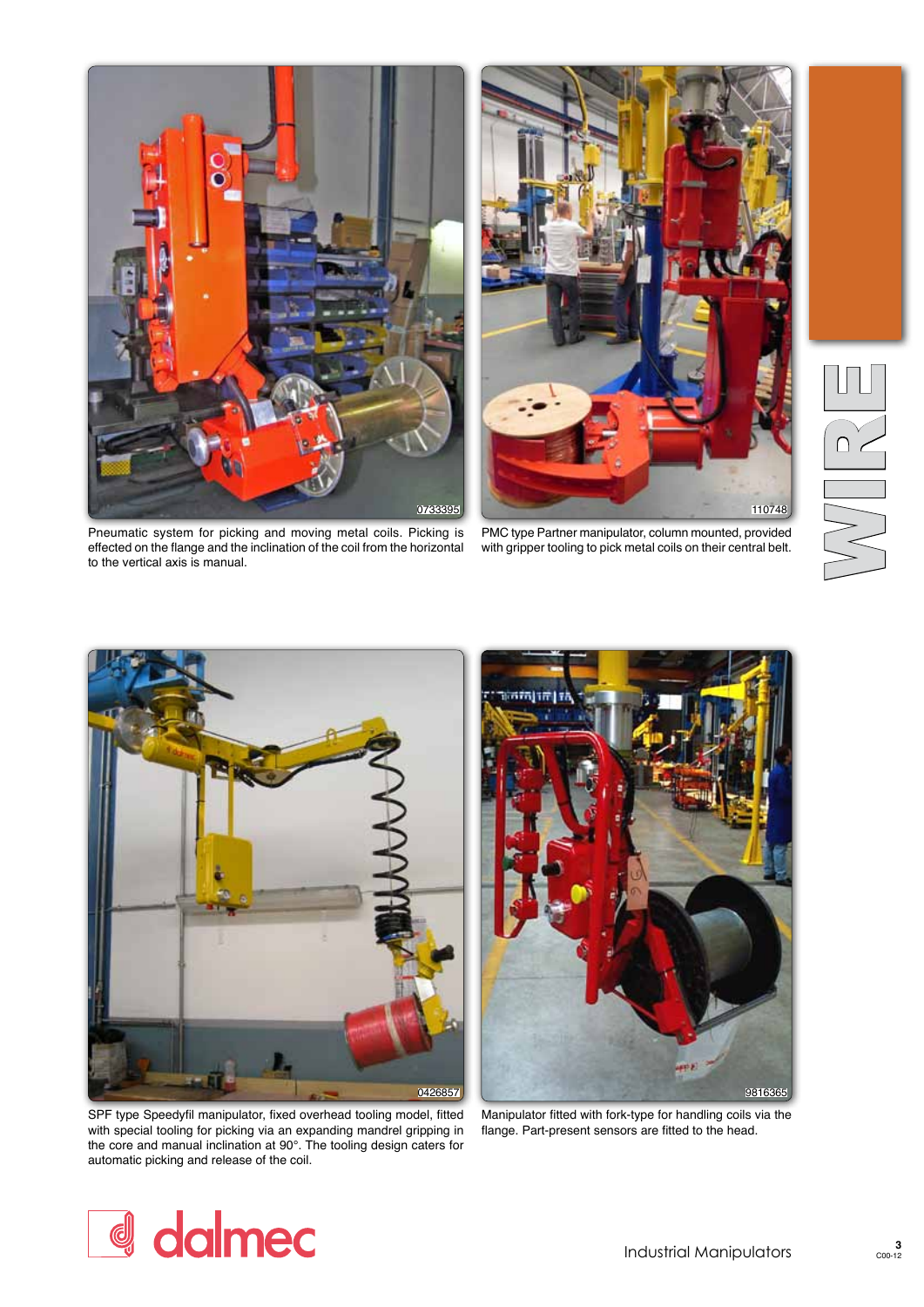

belt, with the option of pneumatic inclination from the horizontal to the vertical.





1138854 0732572

Manipulator especially designed with tooling for picking coils on flange with fixed sector and pneumatically actioned tooth, with manual inclination of the coil.

PMC type Partner manipulator, column mounted, fitted with expanding mandrel for gripping bobbins.